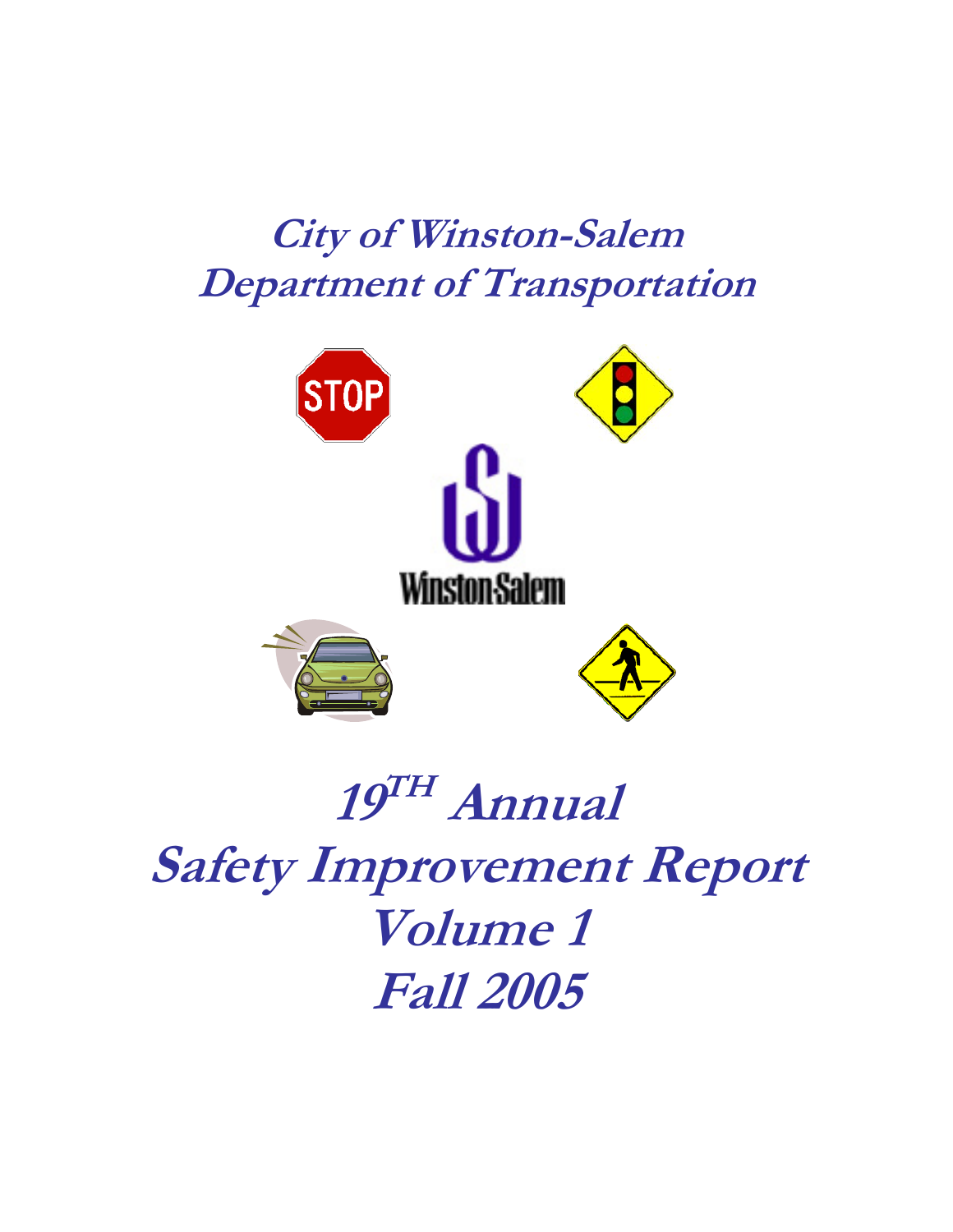## **INTRODUCTION**

Statistically speaking, traffic crashes are rare events and most people go through their daily routines without experiencing them. However, the number of opportunities for crashes to occur is staggering. When the low probability of occurrence and a large number of opportunities to occur are combined and spread over a sizeable geographical area, crashes go unnoticed, quietly extracting a sizeable toll in both human and economic terms.

In human terms, 42,643 people died and 2,889,000 people were injured in traffic crashes in the United States last year. This is the equivalent of a jet liner, with 117 people onboard, crashing each day of the year without survivors. In North Carolina, the toll was 1,552 people killed and 134,472 injured. Forty of these fatalities and 4,457 of these injuries happened in Forsyth County.

In economic terms, traffic crashes cost the United States \$230.6 billion annually. This is well above the cost associated with traffic congestion, which is usually cited as the major problem facing transportation. As an illustration, a recent report estimated that congestion in the Charlotte Metropolitan area cost residents \$303 million last year. For the same period, the cost of traffic crashes in Mecklenburg County was placed at \$719million: 2.4 times the costs imposed by congestion. While congestions cost estimates are not available for Forsyth County, the Department of Motor Vehicles placed the cost of traffic crashes at \$273 million for calendar year 2003.

Congestion is an obvious, pervasive and real time phenomena that motorists experience each day and it impacts a community's quality of life. Crashes, on the other hand, are rare events that seem to have the most profound impact on the people involved, their families, friends and loved ones. However, they quietly extract costs well beyond those imposed by congestion. It is clear that efforts to reduce both crashes and congestion should be major emphasis areas.

# **TRAFFIC SAFETY PROGRAMS**

While producing an efficient transportation system is clearly the responsibility of transportation agencies, the responsibilities for traffic safety are shared. Safety oriented public information campaigns are used to educate. Law enforcement agencies implement special enforcement programs. Vehicle manufacturers improve their vehicle designs. Improvements in emergency medicine increase crash survivability and traffic engineers make modifications to the roadway environment.

Public education campaigns have a limited shelf life and tend to measure their effects in terms of public awareness. Enforcement efforts measure their effectiveness in terms of citations written. Better vehicle designs can make crashes more survivable and perhaps even more avoidable. However, these benefits are only available to those driving new cars. Improved emergency medicine makes crashes more survivable but doesn't prevent them. Traffic engineering improvements reduce crashes, a benefit shared by all road users.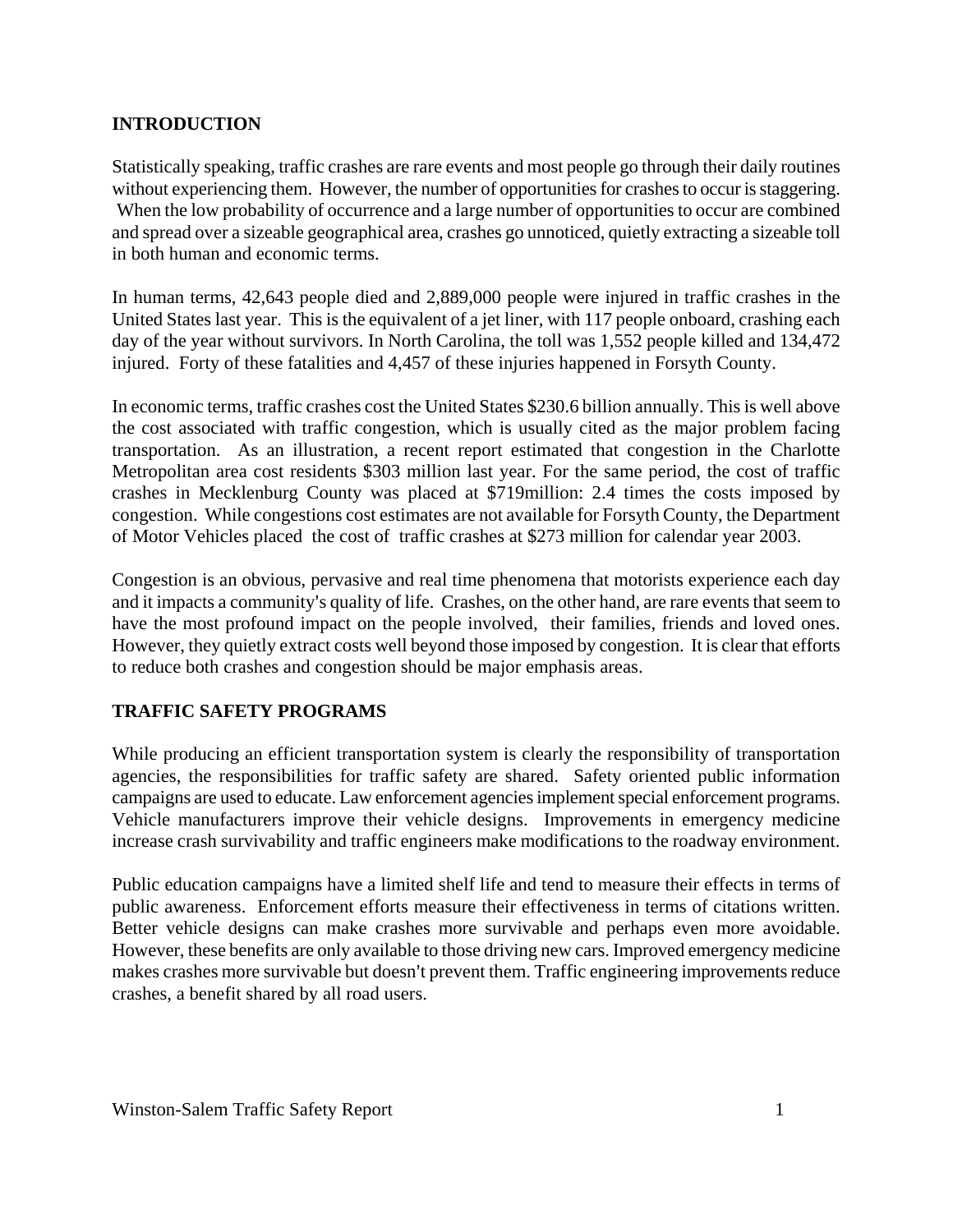State DOT's usually have a traffic safety section with a designated amount of money specifically earmarked for safety projects. These agencies develop a list of crash locations and assign some rank or priority to each location on the list. Locations are analyzed and countermeasures are designed and implemented in the order they appear on the priority list. This process continues until the funding for safety projects is gone. At the next funding cycle, a new list is prepared, and the process starts anew. It is a logical process that has produced meaningful reductions in traffic crashes. However, it is not without shortcomings. First among these is the lack of money. There is never enough money to fix all the problems that appear on an organization's priority list. As a result, many locations, that make these lists don't get treated. Secondly, there are many locations that don't make the list but have simple low-cost solutions. These are ignored.

In addition to these shortcomings, the traditional traffic engineering model does not transport well to the local government level. Most local governments do not have and cannot afford crash record systems that can produce sophisticated priority lists. Fewer still have the ability to earmark funds specifically for safety improvements and even fewer have the ability to allocate entire sections of their traffic engineering programs solely for safety issues. However, local governments can participate in efforts to reduce the impact of crashes and while doing so, expand and deepen the safety efforts of the federal and state governments.

A **Low Cost Safety Improvement Program** is a derivative of the traditional approach. While it employs many of the same type analytical tools used by larger organizations, it does not rely on the production of elaborate priority lists or funds designated only for safety projects. Instead, these programs combine safety concerns with their everyday traffic engineering activities and using the traffic signs, traffic signals and traffic markings available to them, produce quick, and inexpensive safety improvements. Low cost programs don't look at crash numbers. Instead they look for places where crashes form patterns. Then they try to remedy the patterns by changing the driving environment.

The philosophy of the low cost approach is simple and straightforward. If a location displays a pattern or patterns of crashes and a possible remedy is evident, the location is treated and the treatment is evaluated. This places the emphasis on finding and treating problems. It removes the notion that crashes, at any location, must exceed some threshold before they are termed problematic. Locations can be identified in any number of ways including: inquiries from citizens or the press, problems discovered while conducting other traffic engineering studies, complaints, computerized listings, etc. While the program does not require a sophisticated computer system, it does require the ability to accumulate and access police crash reports for any particular intersection or location.

For the past 18 years Winston-Salem's DOT has operated a low-cost safety improvements program. This report summarizes our efforts over the past year. It is produced in two volumes. Volume I reports on the program as a whole, summarizing its history and activities and impacts over the past year. Volume II provides detailed information on each location in the program. It includes collision diagrams and a narrative about each location.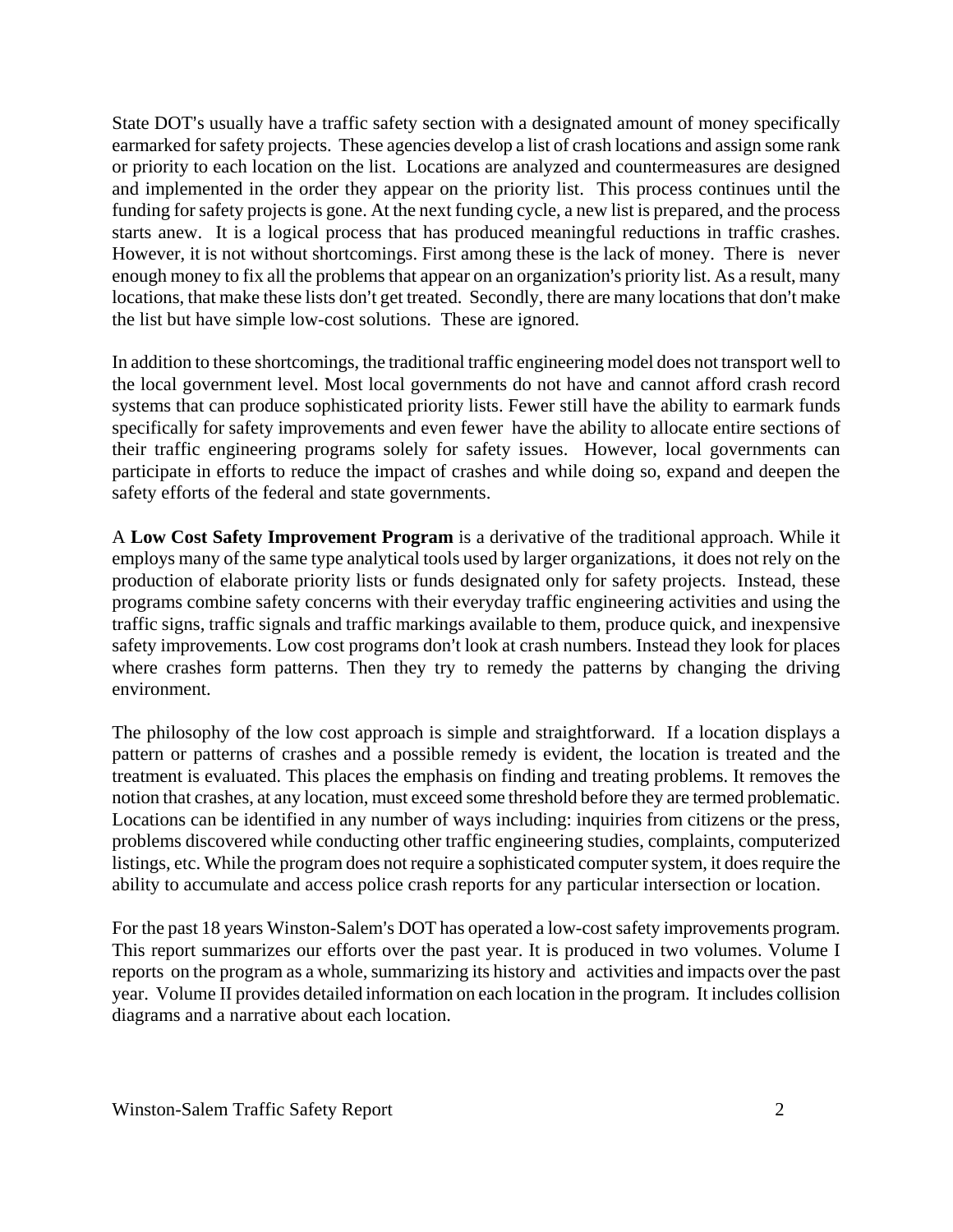#### **PROGRAM HISTORY**

In the 18 years Winston-Salem's Safety Improvement Program has been in existence, 524 before and after studies have been completed. (Fifty-five were concluded this year.) The results of completed studies are cataloged into a safety library that is evolving into a growing body of knowledge about crash problems and the effectiveness of countermeasures used to solve them. Information from this library is a valuable safety resource that has been shared with transportation agencies and scientific and professional organizations inside and outside North Carolina.

Table I presents the results achieved by the Program since its inception. The data is from 524 locations where before & after studies have been completed. The table shows the aggregate number of Targeted Crashes, Total Crashes, Injuries and Dollar Value of Property Damage before and after treatments. The percentage change in each of these categories is also shown. (The percentage change figures have been adjusted to reflect a small difference in aggregate lengths of the before & after periods.) Before continuing, the terms Targeted and Total Crashes must be defined. **Total Crashes** are all crashes occurring at a location. **Targeted Crashes** are the subset of all crashes that a countermeasure is expected to reduce or eliminate. The concept of Targeted Crashes is important because rarely are countermeasures evident or available to address all crashes at a location. It also helps to explain the discrepancy in the percentage change for Targeted and Total Crashes. (At any location, the change in Total Crashes attributable to a particular countermeasure is at best proportional to the change in Targeted Crashes.)

# **TABLE I SUMMARY OF RESULTS FOR 524 COMPLETED BEFORE & AFTER STUDIES**

| <b>BEFORE</b> | <b>AFTER</b> | <b>%CHANGE</b> |
|---------------|--------------|----------------|
|               |              |                |
| 5,279         | 2,564        | $-50%$         |
|               |              |                |
| 11,348        | 9,416        | $-15%$         |
|               |              |                |
| 7,214         | 5,038        | $-28%$         |
|               |              | $-17%$         |
|               | \$30,313,634 | \$24,700,897   |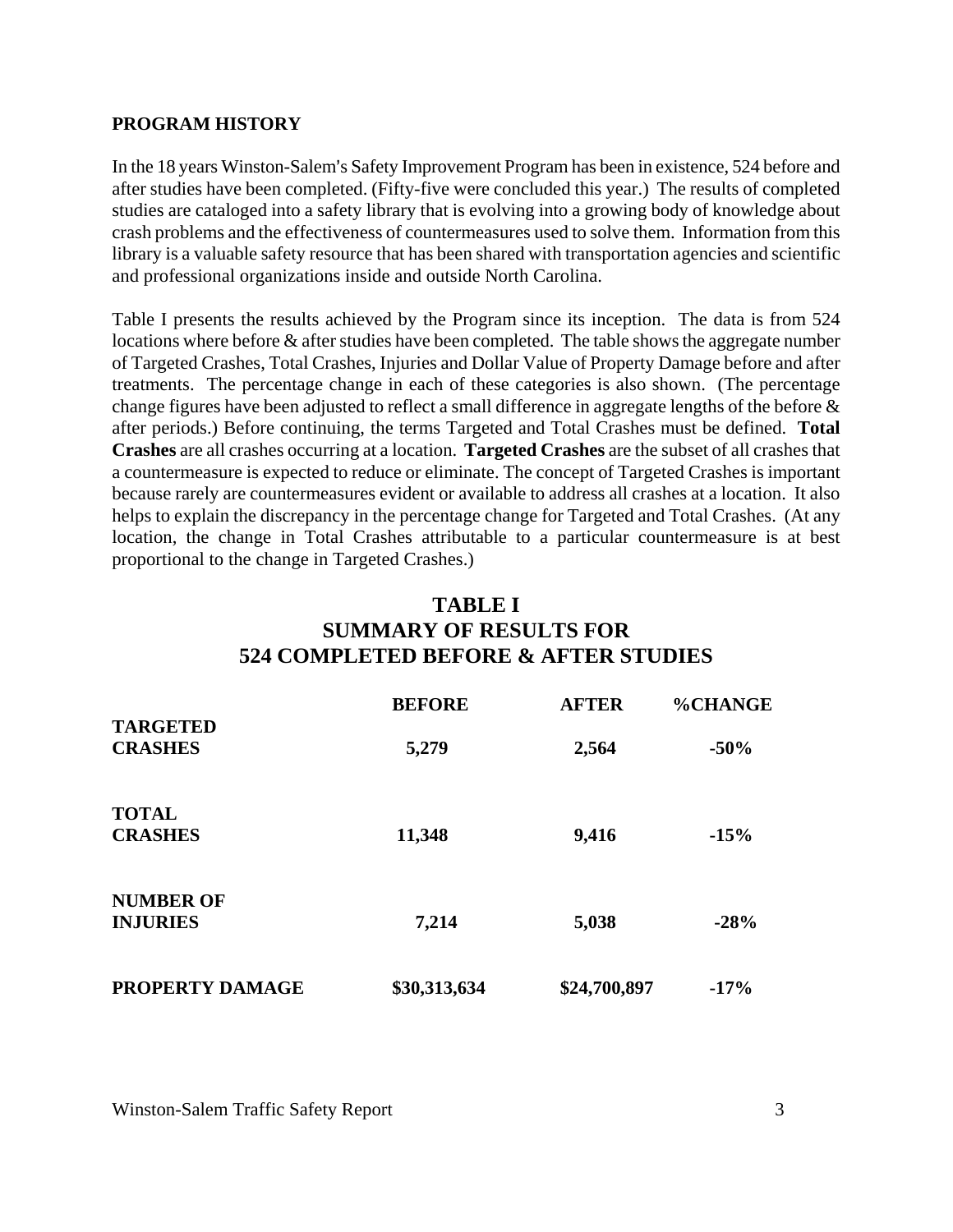By reducing Targeted Crashes by 50%, Total Crashes have decreased 15%, injuries by 28% and the dollar value of property damage by 17%. *These results only reflect the change measured between before and after periods of equal or nearly equal lengths. Therefore, the safety benefits presented in Table I are understated because the changes made to produce these safety benefits continue to accumulate well beyond the length of the study period.* 

#### **THE PROGRAM**=**S OPERATION & RESULTS**

The operation of Winston-Salem's program is simple. **Before & After** studies are used. Crash data for each location are diagramed using vectors to indicate vehicle movements. If the diagram shows a pattern or patterns of crashes, the site is visited, traffic operations are observed, existing condition noted and the collection of any other relevant data occurs. The before study closes and the after study begins following implementation of a countermeasure. Unless dictated by circumstances, the length of the after study at any location, will equal, or nearly equal the length of the before study. In this year's report, the average before period was 4.2 years. Because of the length of time required to determine a countermeasure's effectiveness, interim evaluations are conducted using the number of crashes per month from the before period to estimate the number of expected crashes in the interim period.

Evaluation is an important element of this program and it is conducted on several levels. The Program History that was shown in Table I is the broadest evaluation, documenting the programs overall impact on crashes, injuries and property damage over time. However, each case study is also evaluated individually. Before & after changes in targeted & total crashes are measured, at each location, using the Poission Distribution. The percentage decline in crash activity is compared to the value specified at the 95% confidence limit. If it meets or exceeds this value the change is statistically significant, and the countermeasure is judged successful. (The 95% confidence limit is the number at or above which chance can be ruled out as the agent responsible for the change.)

Table II shows Targeted  $&$  Total crashes at the 201 locations in this year's program. The table shows the number of months and the number of targeted and total crashes in the Before & After periods. The evaluation section shows the expected number of these crashes and the percentage change. The column titles STAT. SIG.? notes whether the change is statistically significant according to the Poisson Distribution test. The column contains two responses separated by a slash. The first pertains to Targeted Crashes; the second to Total Crashes. **Yes** means the change is statistically significant, **No** means it is not and **NA** mean it can't be measured. (Too few crashes in the sample.) The last column entitled EVAL. TYPE notes the location's status in the program. **Final** means the study has ended this year. **Interim** indicates the study is continuing, and **New** means it was initiated this year. New cases do not have evaluation data available. The appendix contains a similar table that summarizes injury and dollar value of property damage data for each location in this year's program.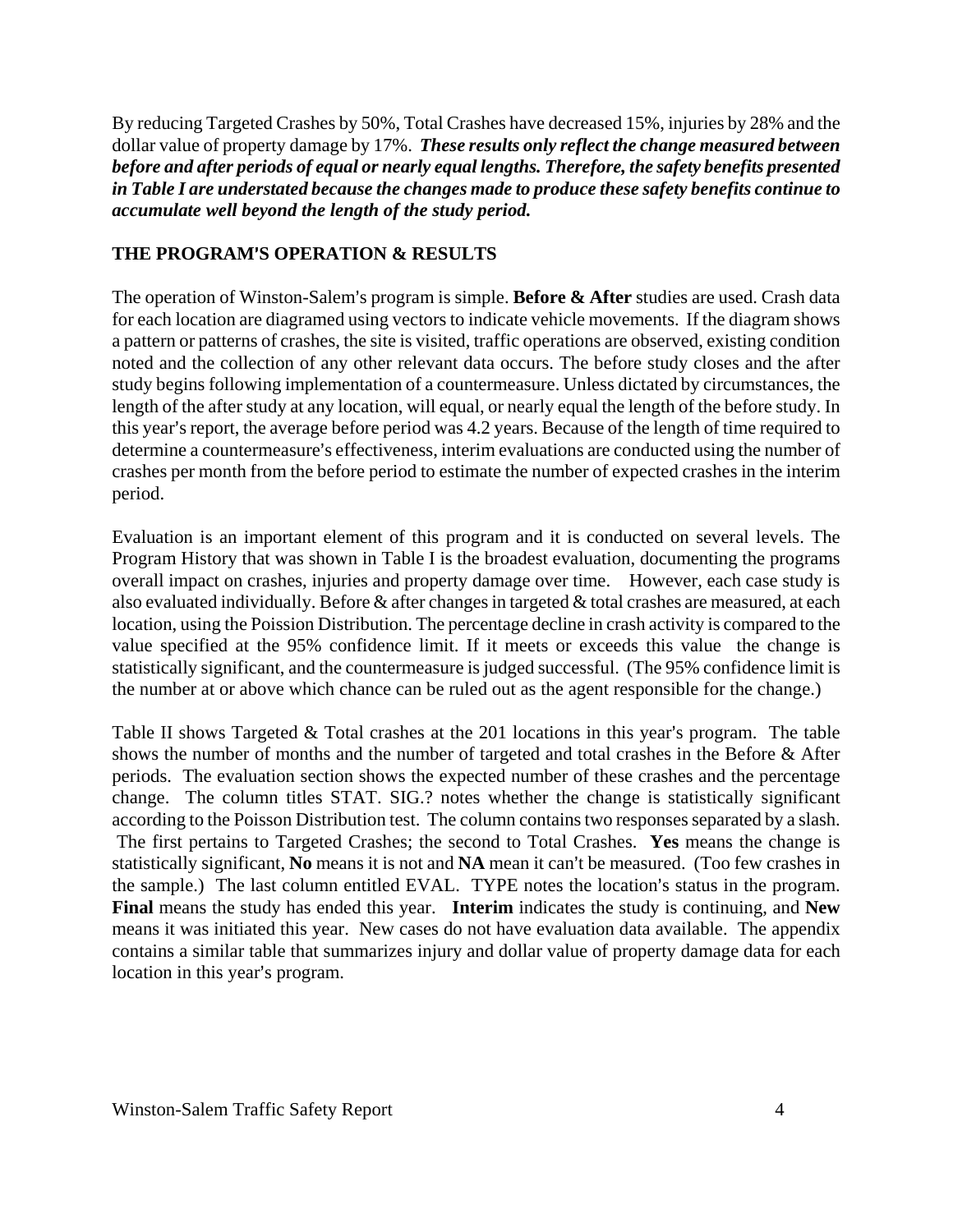# **HIGHLIGHTS**

Table II is lengthy, presenting data on each location in the Program. Highlights from the table follow.

- Of the 201 locations in this year's program, 55 locations had final evaluations, 98 locations are in the interim phase and 45 new locations entered the program.
- Among the 55 locations with final evaluations, Targeted Crashes were reduced by 55%.
- Among the 98 locations with interim evaluations, there is currently a 48% reduction in Targeted Crashes.
- Of the 55 locations with final evaluations, 31 of the measured declines in Targeted Crashes were statistically significant at the 95% confidence limit. Under random conditions, one might expect to find 3 statistically significant declines.
- Nine of the 55 locations with final evaluations had too few Targeted Crashes during the before period to permit an individual statistical evaluation. In three cases, Targeted Crashes were eliminated. In two case, Targeted Crashes were reduced by 80%. In one case there was a 50% decline in another a 25% decline and no change in one case.
- In 48 of the 55 final cases Targeted Crashes declined, in 1 cases there was no change and in 6 cases they increased. When tested statistically, the likelihood of observing 48 declines in 54 cases (ties must be omitted) is less than 1 in 1,000, ruling out chance as the agent of change.
- Of the 98 locations with interim evaluation data, 45 of the measured declines in Targeted Crashes are currently statistically significant at the 95% confidence limit.
- Fourteen of the 98 interim cases have too few Targeted Crashes in the before period to be statistically evaluated. There have been no Targeted Crashes at eleven of these locations. Targeted crashes have declined at three others.
- Presently, in 74 of the 98 cases with interim data, Targeted Crashes are declining. They are increasing in 14cases. The likelihood of observing 74 declines in 98 cases is less than 1 in 1,000 ruling out chance as the agent that is producing these changes.

Clearly, Winston-Salem's effort to find and treat crashes during the past year made a positive difference at the locations under study. Data on the locations with interim evaluations suggest that improvements will continue to be made into the future.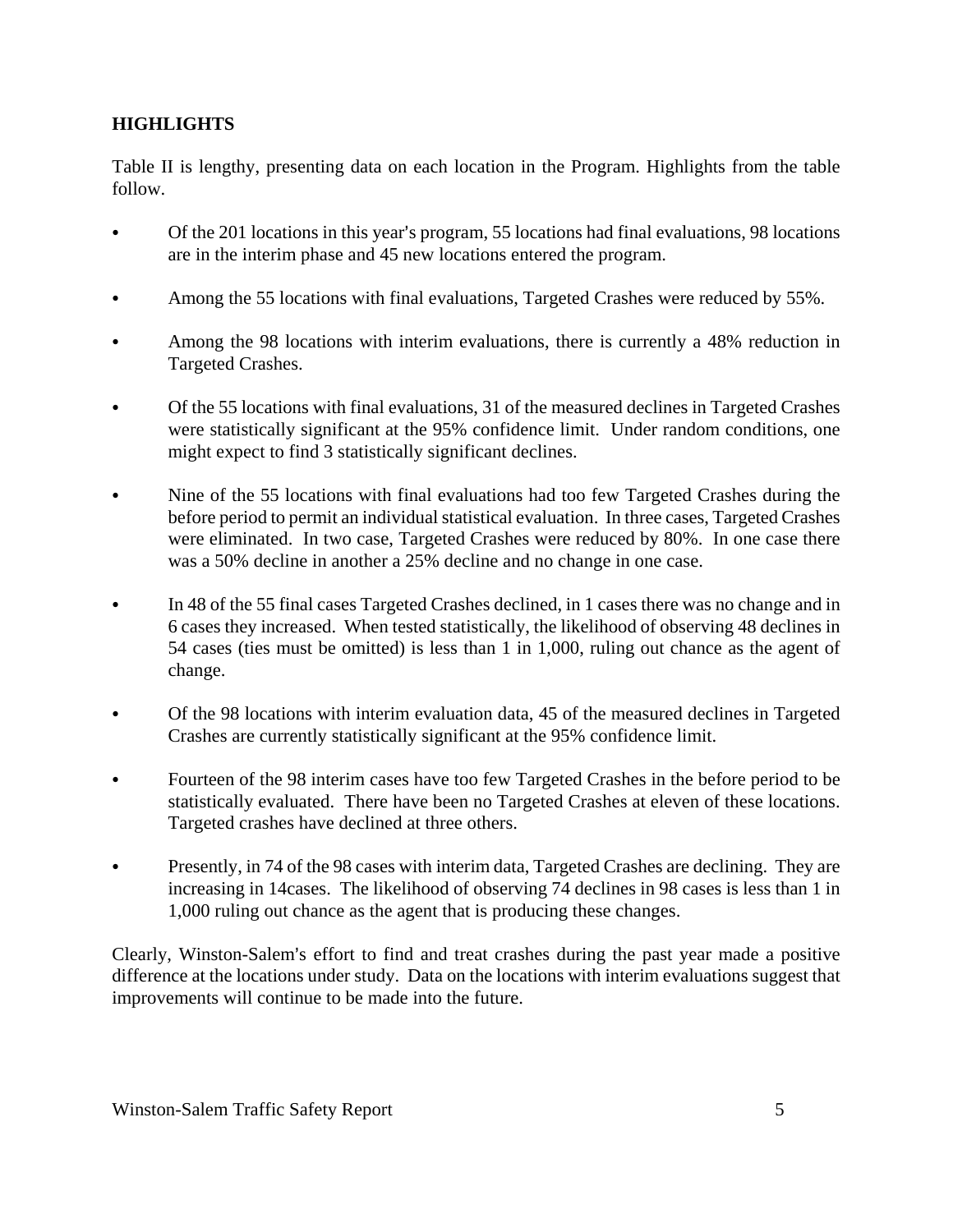#### **COUNTERMEASURES**

Table III lists the types of countermeasures typically employed in our program and give a ball park estimate of the cost associated with each one. The number of times these measures were employed at the 55 locations with final evaluations contained in this year's program are shown under the frequency of use column. There are more countermeasures than crash locations because multiple countermeasures can be used at one location.

# **TABLE III**

# **COUNTERMEASURES, THEIR COST & UTILIZATION**

| <b>COUNTERMEASURE</b>                  | <b>COST RANGE</b> | <b>FREQUENCY OF USE</b> |
|----------------------------------------|-------------------|-------------------------|
| <b>MAJOR CONSTRUCTION</b>              | > \$25,000        | $\boldsymbol{2}$        |
| <b>NEW TRAFFIC SIGNAL</b>              | \$20,000-\$25,000 | $\overline{2}$          |
| <b>MINOR CONSTRUCTION</b>              | $<$ \$10,000      | 3                       |
| <b>NEW FLASHER</b>                     | \$5,000-\$8,000   | $\boldsymbol{0}$        |
| <b>MODIFY TRAFFIC SIGNAL OPERATION</b> | \$500-\$3,000     | 9                       |
| <b>MODIFY TRAFFIC MARKINGS</b>         | \$1,000-\$1,500   | 7                       |
| <b>MODIFY TRAFFIC SIGNAL DISPLAY</b>   | \$300-\$1,000     | 17                      |
| <b>NEW TRAFFIC MARKINGS</b>            | \$500-\$1,000     | $\boldsymbol{9}$        |
| <b>NEW/ADDITIONAL TRAFFIC SIGNS</b>    | \$200-\$300       | 21                      |
| <b>MODIFY EXISTING TRAFFIC SIGNS</b>   | $$75 - $150$      | $\boldsymbol{0}$        |
| <b>TRIM TREES OR SHRUBBERY</b>         | \$50-\$100        | $\bf{0}$                |

The emphasis on low cost easily implemented solutions is evident from the table. The projects in the major construction category were modification to entrance/exit ramps and were funded by the NCDOT.